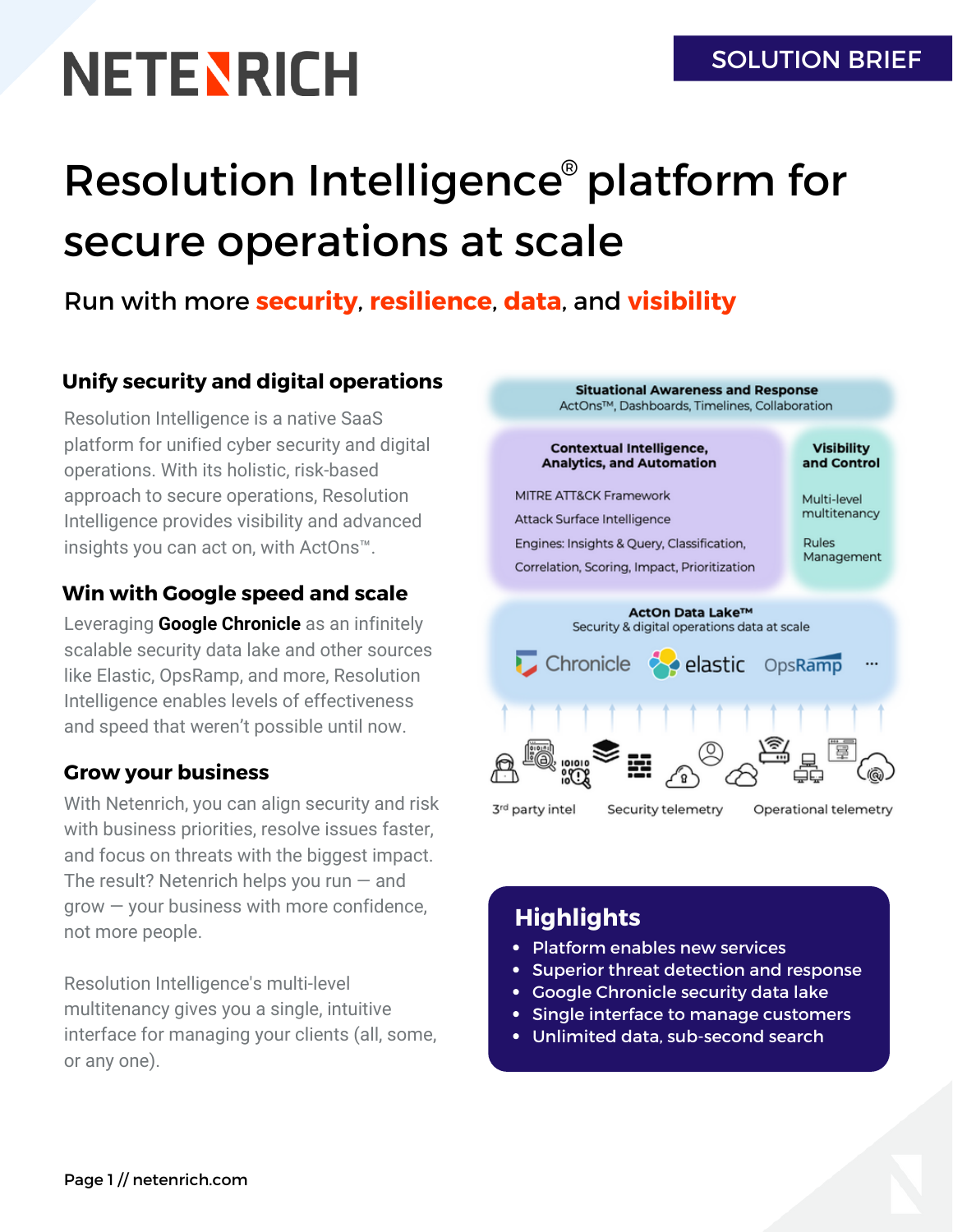#### SOLUTION BRIEF

# Put the power of unlimited security data to work

The Netenrich Resolution Intelligence platform operationalizes Google Chronicle to deliver insights and context that speed resolution, promote scale, and keep operations aligned to risk. Resolution Intelligence brings everything your IT, cloud, and security teams need to drive Google-scale insights and efficiencies across your entire environment and multiple tenants using a single interface.



#### Let your experts do more expert things

Resolution Intelligence boosts the power of Chronicle by correlating security, operational, and other data. It further streamlines incident response and speeds resolution, so your security teams waste fewer cycles chasing false positives and spend more time reducing your customers' risk exposure.

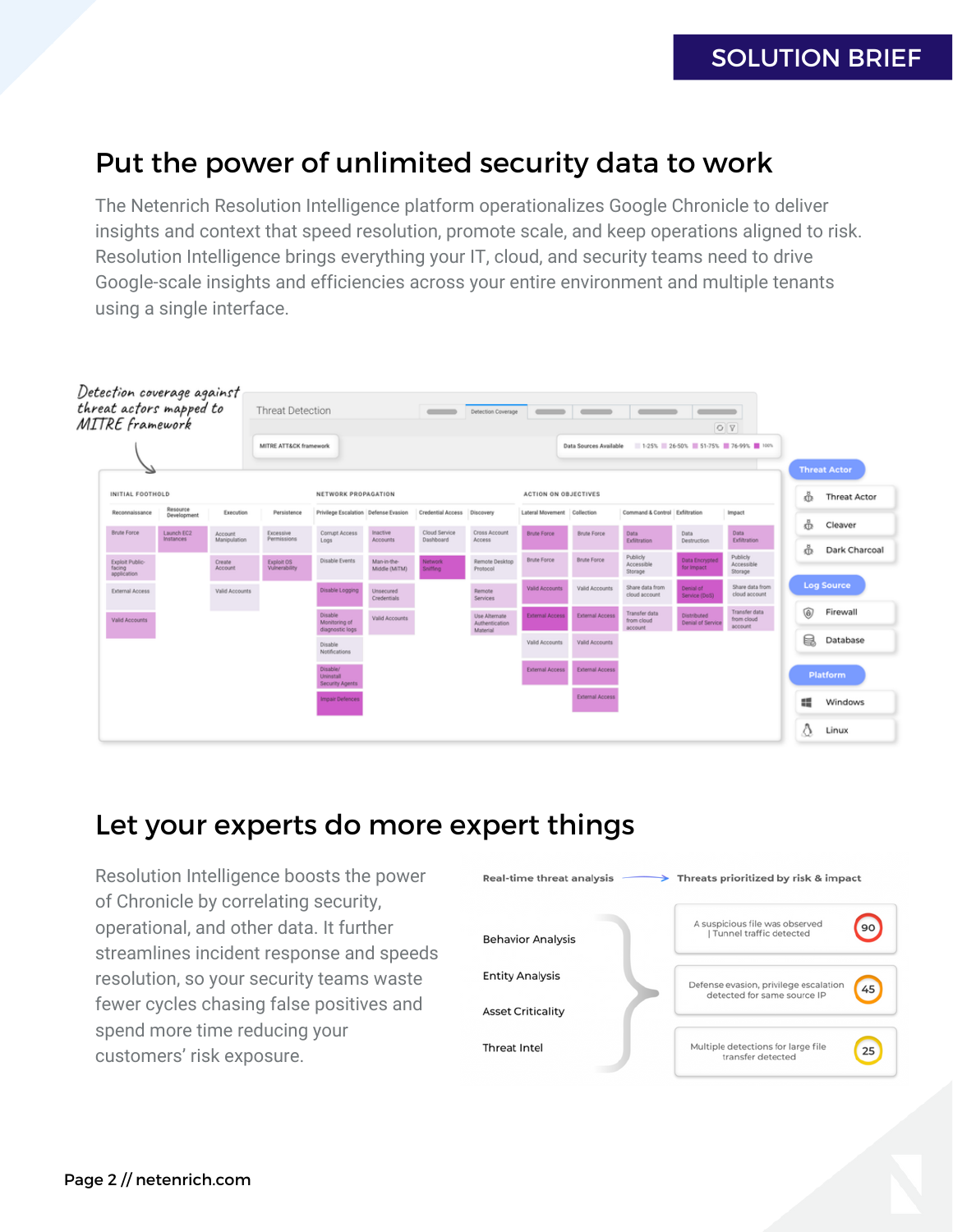#### SOLUTION BRIEF

# Act on curated, contextual intelligence

ActOns gather, prioritize, and present curated, contextual data - like related alerts, tickets, asset and user data – so you can focus on resolving what matters most, when it matters most. Based on advanced behavior analysis and identification of risky behaviors, ActOns are prioritized based on risk and business impact.

| Alerts                                                                                | Total Count - 453                              |                                                                                                                                                                                                                                                                  |                | <b>Tunnel Traffic Detected</b>                                                                                                                                                                                                                                                                        | A suspicious file was observed ( | 3. <u>Know</u> - prioritized by<br>risk & impact<br>90<br>O |                                          |
|---------------------------------------------------------------------------------------|------------------------------------------------|------------------------------------------------------------------------------------------------------------------------------------------------------------------------------------------------------------------------------------------------------------------|----------------|-------------------------------------------------------------------------------------------------------------------------------------------------------------------------------------------------------------------------------------------------------------------------------------------------------|----------------------------------|-------------------------------------------------------------|------------------------------------------|
| Alert ID +                                                                            | Title                                          |                                                                                                                                                                                                                                                                  | Priority o     | Category                                                                                                                                                                                                                                                                                              | Sub Category                     | Created Time 0                                              |                                          |
| 13196008                                                                              |                                                | Epicor.Retail.Crm.CompactService   Not Running                                                                                                                                                                                                                   |                | Command and Control                                                                                                                                                                                                                                                                                   | Protocol Tunneling               | 21 Mar 21, 10:32                                            |                                          |
| 13140009                                                                              | SRMain00   Not Running                         |                                                                                                                                                                                                                                                                  | P <sub>4</sub> | Discovery                                                                                                                                                                                                                                                                                             | Software Discovery               | 21 Mar 21, 10:32                                            |                                          |
| 13149812                                                                              | Multiple alerts for device connectivity        |                                                                                                                                                                                                                                                                  | P <sub>4</sub> | Defense Evasion                                                                                                                                                                                                                                                                                       | Masquerading                     | 21 Mar 21, 10:32                                            |                                          |
| 13139775                                                                              | Epicor.Retail.Crm.CompactService   Not Running |                                                                                                                                                                                                                                                                  | P <sub>4</sub> | Defense Evasion                                                                                                                                                                                                                                                                                       | Windows Management               | 21 Mar 21, 10:32                                            |                                          |
| 13139771                                                                              | Epicor Service Manager (8.3)   Not Running     |                                                                                                                                                                                                                                                                  | P4             | Execution                                                                                                                                                                                                                                                                                             | <b>User Execution</b>            | 21 Mar 21, 10:32                                            |                                          |
| 13139774                                                                              | Tunnel_Traffic_Detected                        |                                                                                                                                                                                                                                                                  | P4             | Command and Control                                                                                                                                                                                                                                                                                   | Protocol Tunneling               | 21 Mar 21, 10:32                                            |                                          |
|                                                                                       |                                                | P0 High<br>85<br>Device down on Multiple devices<br>35811537 · INC000013024205<br><b>Malware Detected</b><br>Evaluation time: 22Mar 2022 16:40:00<br>Malware: RevengeRAT. J. Host: victorfrankein.J. LogSource type:<br>EDR   Product: Microsoft Defender ATP    |                |                                                                                                                                                                                                                                                                                                       |                                  |                                                             |                                          |
| 1. <u>Analyze</u> -<br>connect event<br>data with a<br>what, where,<br>and why intent |                                                | Historically Linked To Threat Actors - 4 sighting(s)<br>2 Related Threatactors: APT29 The Dukes, UNC2452.<br>Historically Linked To Threat Actors - 4 sighting(s)<br>2 Related Threatactors: APT29 The Dukes, UNC2452.<br>Technica<br>Published on: 15 Dec, 2020 |                | Most recent reference: ~18,000 organizations downloaded backdoor planted by Cozy Bear hackers<br>Most recent reference: ~18,000 organizations downloaded backdoor planted by Cozy Bear hackers   Ars<br>Most recent link: https://arstechnica.com/information-technology/2020/12/18000-organizations- |                                  | enrich                                                      | 2. <u>Detect</u> threat,<br>validate and |

# Talk to a Netenrich + Google Chronicle expert now

Schedule a demo at netenrich.com/platform/request-demo/